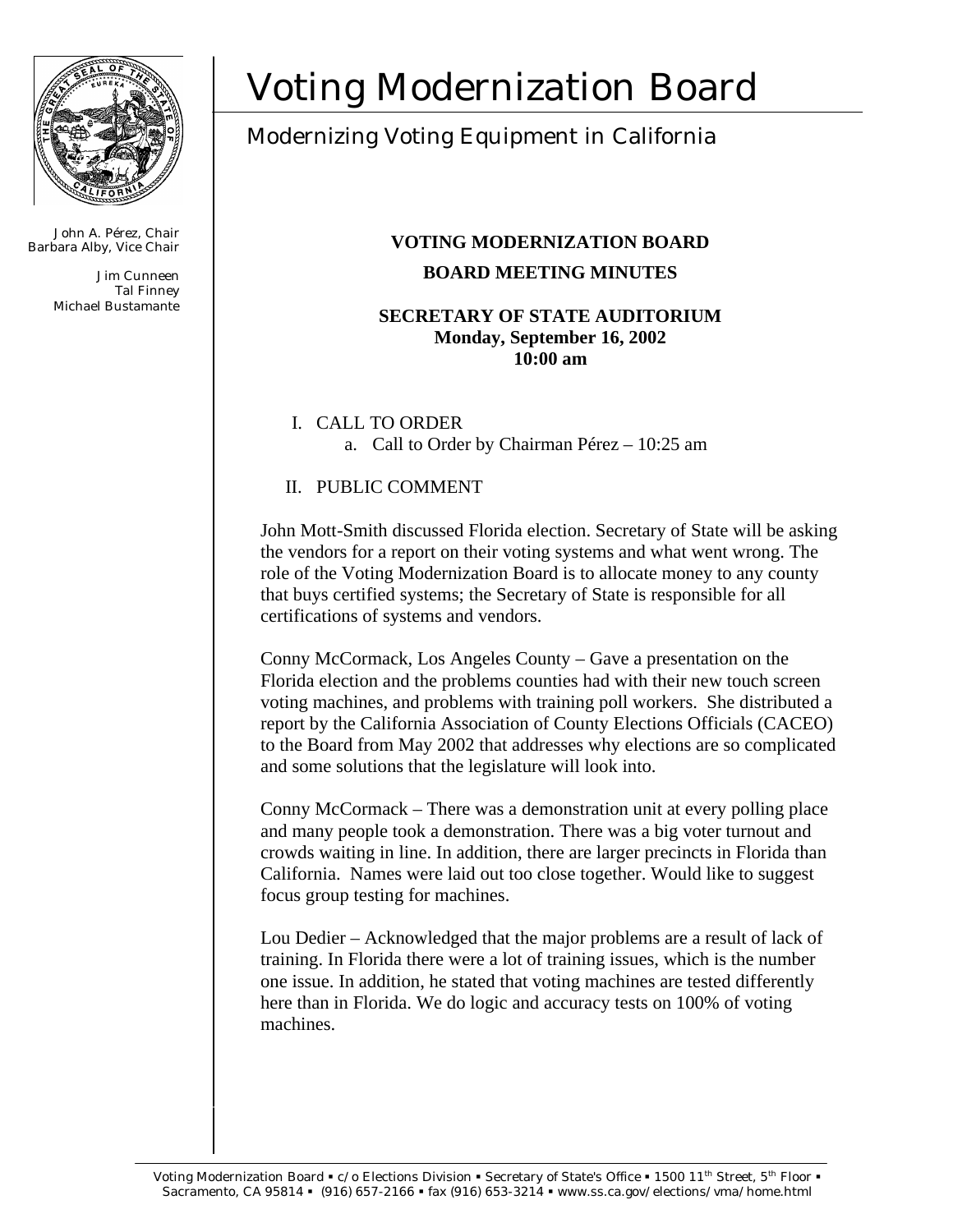#### III. ROLL CALL AND DECLARATION OF QUORUM

#### **Roll call administered by Debbie Parsons**

#### **Present: Chairman Pérez, Michael Bustamante, and Barbara Alby Absent: Tal Finney, Jim Cunneen**

**Quorum established.**

#### PUBLIC COMMENT OF ITEMS NOT ON AGENDA (CONT.,)

Kathryn Ferguson, Sequoia Voting Systems – Suggested that counties need to contract with vendors that have a lot of experience, otherwise the poll workers will need a lot of training. Vendors need to do this for them. The third, fourth and fifth largest counties in Florida had successful elections. Need to go with a vendor with a lot of experience or else you will have to have a lot of training. Vendors need to do this for them.

Arthur Singer, Rose Resnick Lighthouse; Attorney - Discussed a Washington post article on Maryland's experience. They have training and a website for demonstrations, outreach and practice. In addition, they have judges at every polling place.

(10:50 am - Jim Cunneen arrived)

John Tuteur, Napa County Stated that Napa County will not be able to front the money for new voting systems and urged the Board to consider having the state pay for invoices first.

Alan Dechert, Data Factors Stated that he agrees with the May 2000 proposal by Haney Brady UC Berkeley.

Pete McGinnis, ES & S - Distributed a letter from Secretary of State Jim Smith in Florida, copies available for everyone.

#### VI. OLD BUSINESS

M/S –Cunneen/Bustamante to tentatively adopt minutes. Chairman Pérez requested a later vote after they had an opportunity to read the minutes.

Statement of Plans and Projects:

John Mott-Smith – Stated that we need to forward this document to the Voting Modernization Finance Committee. Awaiting approval from governor.

Public comment from Dan Kysor, Advocate for California Council for the Blind –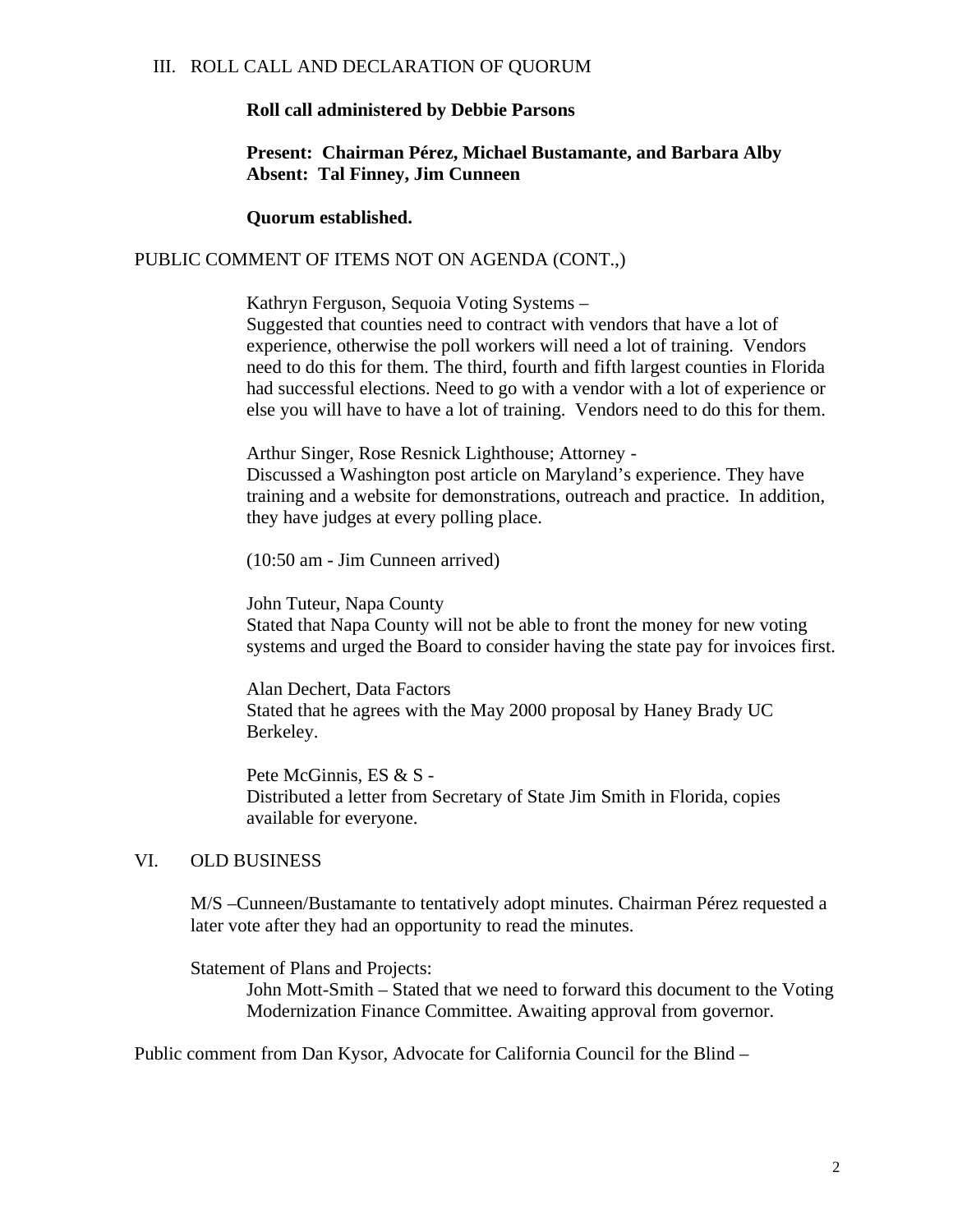Gave comments regarding accessibility and audio DRE's, doesn't see a requirement for a percentage of machines that have to be accessible. Questioned whether 100% of the DRE machines are certified for audio output?

John Mott-Smith – It's up to county to choose the way they provide accessibility. This board proactively asked for demonstration and description of what that would be.

# V. STAFF REPORT ON APPLICATIONS RECEIVED

John Mott-Smith – Presented a staff report to the Board. Out of the 58 counties, 52 sent in applications. The six counties that did not submit applications for funding consideration are: Amador, Del Norte, Mono, Sonoma, Sierra and Ventura. Five counties requested funds lower than the amount of their formula allocation. The five counties were: Calaveras, Mariposa, San Luis Obispo, Santa Barbara and Tulare. Applications were reviewed by three staff members for completeness. A copy of the checklist staff used is attached and missing items were solicited for incomplete filings. Stanislaus County is the only county whose application is incomplete at this time.

Bustamante suggested motion to let Stanislaus have extra time to get required application in. Stanislaus County's application lacked an Accessibility Plan and Board of Supervisors Resolution.

John A. Pérez – Commented about Stanislaus County, did not understand why they could not comply with the deadlines as the other counties did.

Jim Cunneen – Stated his concerns of making an exception to give Stanislaus extra time.

Michael Bustamante – Requested a time frame for Stanislaus County to complete their application.

Barbara Alby – Stated she would like to treat Stanislaus County's application as incomplete.

Michael Bustamante – Rejected Stanislaus' application. According to the rules, a county has seven days to provide proper documentation.

## **M/S Michael Bustamante/Jim Cunneen to reject Stanislaus County's application for funding consideration;**

**Roll call by Debbie Parsons Chairman Pérez – aye Barbara Alby – aye Michael Bustamante – aye Jim Cunneen – aye Tal Finney – absent**

**Motion passes**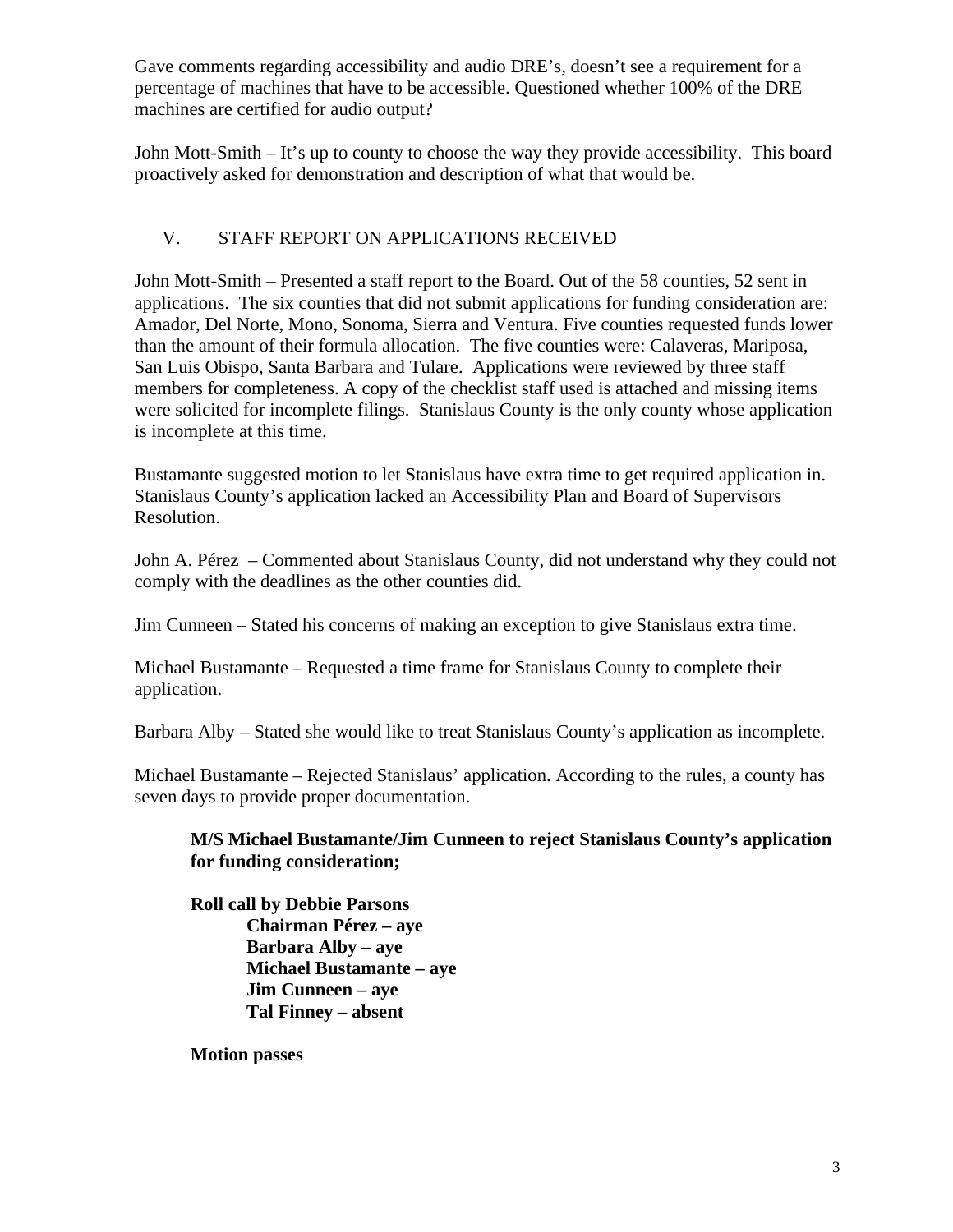Chairman Pérez – Requested a new chart from the staff detailing the total amounts of the counties' funding requests.

John Mott-Smith – Described the wide range of Accessibility Plans described in the applications. The project documentation is the next for the Board to discuss. Staff requested guidance from the Board.

## **M/S Cunneen/Bustamante to approve applications that have been submitted;**

**Roll call by Debbie Parsons Chairman Pérez – aye Barbara Alby – aye Michael Bustamante – aye Jim Cunneen – aye Tal Finney – absent**

## **Motion passes**

John Mott-Smith discussed the Acquisition schedule. He stated that there is a large amount of money in unknown category (\$71 million). The Treasurer's office said they will accept estimates. The nine decertified counties are at the front end on the acquisition schedule and are on track of meeting court ordered requirements.

# VI. FUTURE PROCEDURES

John Mott-Smith gave staff report on future procedures. The VMB should review each application, which will be received on a flow basis. The first step is the Project Documentation Form (PDF). Five staff will review the PDF's – legal, technical, etc.

John A. Pérez – Concerned about application and documentation not matching on the different forms. Staff needs to list accessibility on PDF form under item three.

Public comment on Agenda Item VI – Bob Planthold, Consumers in Action for Personal Assistance. Distressed that some counties' accessibility plans were brief and vague on their applications. Believes the form should ask if there has been a consultation with an ADA coordinator. He requested the Board to require a statement from the counties on the level of training and experience the counties' staff have with accessibility.

John Mott-Smith– Detailed the process after receiving the PDF's from the counties. The Board would execute a funding agreement, which would be a legal document. Chairman Pérez will sign all agreements.

Key issues for discussion: process for disbursement of unused funds, \$12 million that has reverted for reallocation. A county can lose funds by failure to submit proper documentation, not use funds, or withdrawal from funding program. One of the first issues the Board needs to discuss is the deadline for the money that has been allocated to revert back to the fund if a county does not accomplish their plans. The Board needs to decide how long the money/allocation will be good for before starting round two of the funding allocations.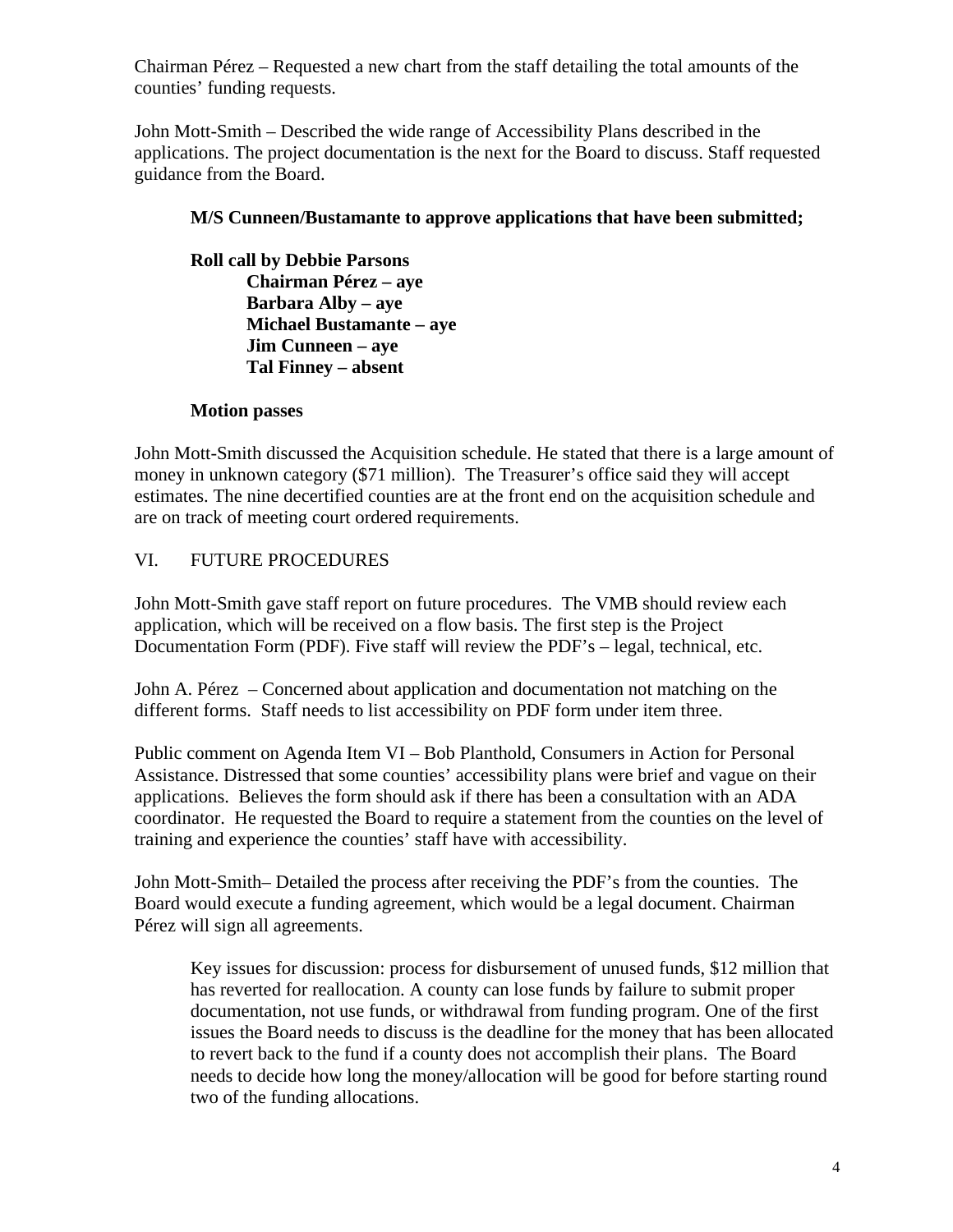Barbara Alby – Requested the staff to conduct a survey of the counties on a deadline.

Michael Bustamante – Questioned if the funds in the meantime will be sitting in an interest bearing account.

John Mott-Smith – Answered no, there will be no more additional money.

Chairman Pérez – Wants to make sure counties are making good faith effort.

Public comment on Agenda Item VI - Steve Rodermund, Orange County – Concerned about receiving the allocation late and getting pushed up against the wall. Would like to know a definitive date when his county will receive their funds so they can get their Board of Supervisors approve their actions.

Chairman Pérez – Doesn't want to force counties that are unable to move forward quickly to feel uncomfortable. If Orange County wants to move quicker than we do at allocating money, that's fine. But the Board does not want to push the counties.

Ed Johnston – Kern County

Stated his and other counties' concerns about submitting a signed agreement with a vendor in case the Board might not accept their agreements.

John Mott-Smith assured the Board that the PDF the counties need to submit requires a signed agreement with the vendor.

Chairman Pérez – Stated that the contract is subject to an agreement with the state, and if a vendor won't work with a county, the county should find a vendor that will.

John Mott-Smith – Asked the Board to clarify if the \$3000 per machine cap only applies to DRE's.

**M/S Cunneen/Alby to clarify that the \$3000 matching cap was specifically for DRE machines.**

**Roll call by Debbie Parsons Chairman Pérez – aye Barbara Alby – aye Michael Bustamante – abstain Jim Cunneen – aye Tal Finney – absent**

#### **Motion passes.**

Lou – Stated that the set amount for DRE's is fine, but not for optical scan machines which range around \$4,500 per machine. Actual range is \$1,500-60,000 per machine.

John Mott Smith asked the Board to clarify if the state will pay on invoices or reimburse counties after they paid on invoices.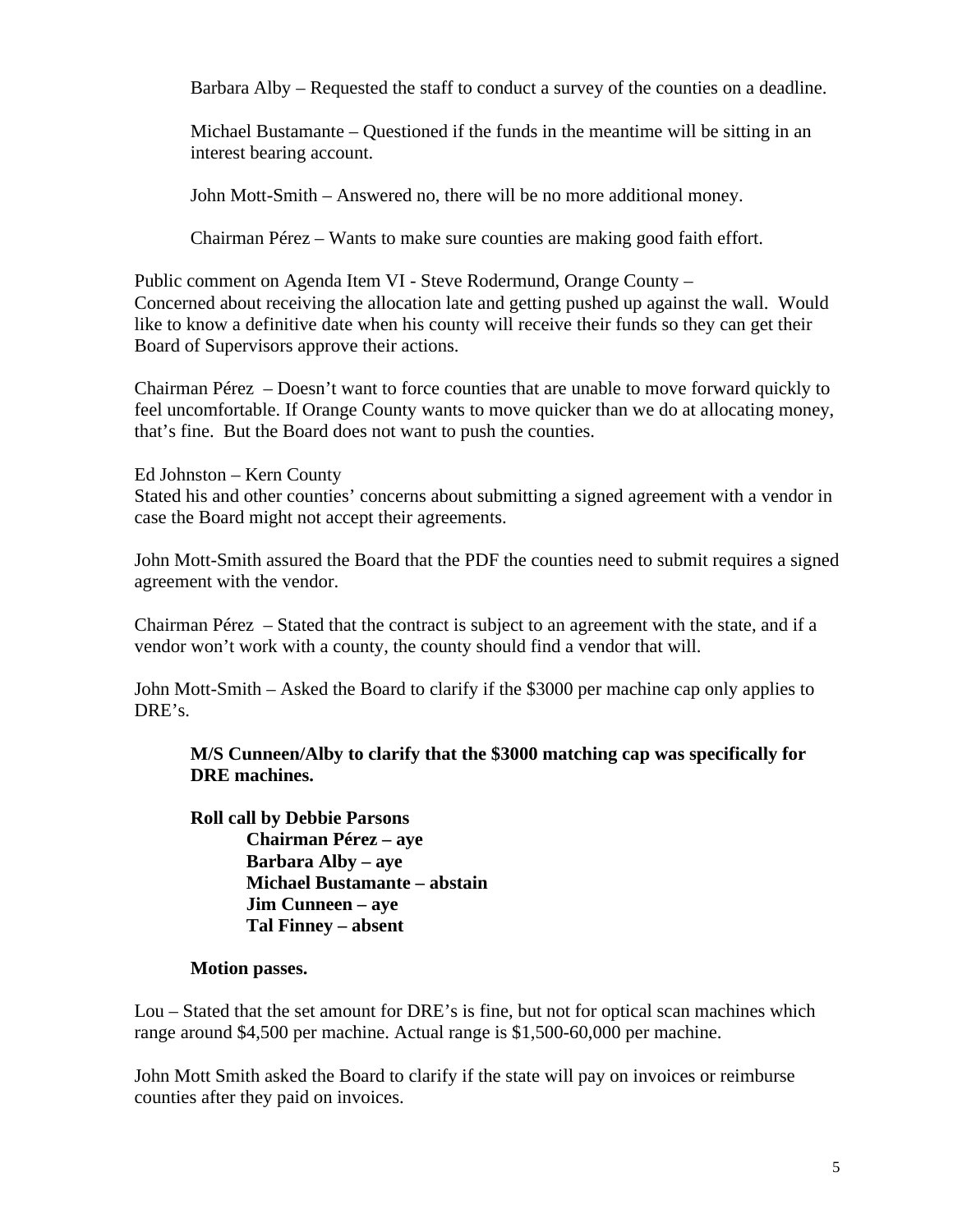Chairman Pérez – Agreed with Bustamante's concern that the Board pay on invoices, and not make a county pay first. Emphasized that the Board is not contracting with the vendors but with the counties. The counties should submit both their documentation with us and their documentation with their vendor to the Board.

Jim Cunneen – Requested staff to find out how it has been done in the past with bond money that was distributed, whether they required paid or unpaid invoices first and asked if anyone else knew.

Chairman Pérez – Opened up public comment on counties being heard on payment.

Ann Reed, Shasta County –

Shasta County's preference is to have a vendor submit an invoice to the county after the system is installed, and then the county will submit it to the Board. Stated that they have never submitted an invoice to the state.

#### Mischele Townsend, Riverside County –

Has worked in Riverside County for over 25 years and have dealt with bond programs. They had to finance their voting system over a 15-year period. Refund clause – board was concerned. 2005 time limit, don't expect costs to drop. Federal buyout of punch card systems. Riverside County has to pay their full 25% share. If there is a refund, which she doubts, that should come out of their 25% share.

Chairman Pérez – Emphasized that the state will only pay based on actual purchase price, if the counties want to finance their portion, that is up to them.

All Board members agreed.

Chairman Pérez – \$200 million doesn't fully fund transformation counties are trying to do. If a county receives a rebate, the VMB should get a prorated percentage of the rebate so the Board can allocate it to counties that need it.

Michael Bustamante – If county pays \$3000 per machine and they were still under amount of money they were allocated, we might want to reconsider gap.

Chairman Pérez – With the cap at \$3000 per DRE, different counties may negotiate different purchase prices. Counties have to come up with at least 25% of the purchase price. Requested a motion that any rebate received as a term of the contract be shared on a pro rata basis come back to our pool of money to be allocated.

**M/S Alby/Cunneen that any rebate received as a term of the contract be shared on a pro rata basis comes back to the VMB's pool of money to be allocated.**

#### **Roll call by Debbie Parsons**

**Chairman Pérez – aye Barbara Alby – aye Michael Bustamante – aye Jim Cunneen – aye**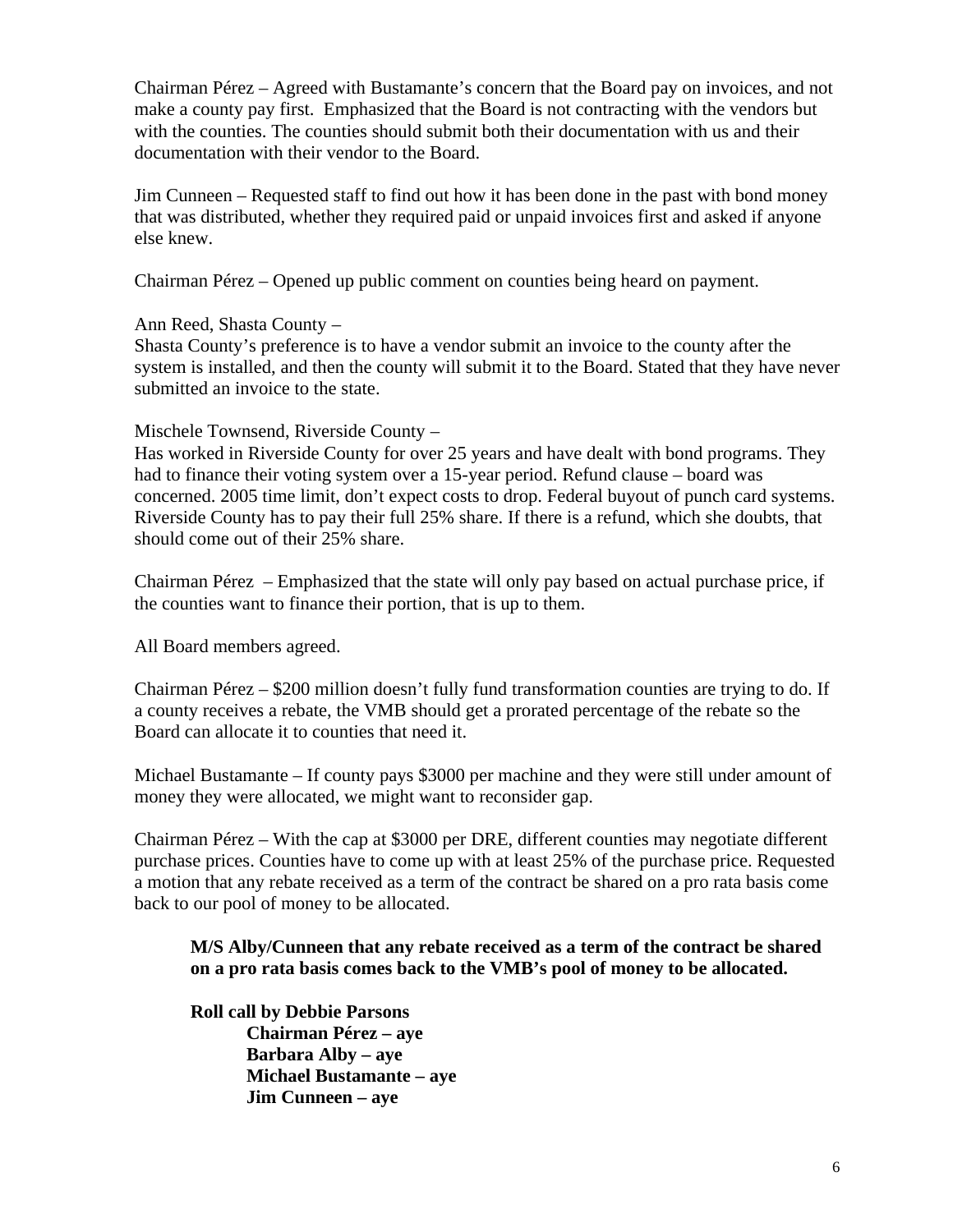# **Tal Finney – absent**

#### **Motion passes.**

Michael Bustamante – PDF seems to be all laid out – long term strategy.

John Mott-Smith – Stated that the most important discussion item is the date for a Funding Agreement, the absence of which triggers reversion of funds.

Chairman Pérez – Questioned if they should take into effect what the federal government is doing.

Michael Bustamante – No, we are not clear what federal government is doing.

John Mott-Smith – If they fund replacement of punch cards, counties that didn't use punchcards won't be eligible for funds.

Chairman Pérez – There may be a county that we are only matching 3-2, our only requirement is that we get one dollar for every three. I'd like to come back to this if the federal government passes anything. The Board's predisposition is to be consistent with the formula, but we don't want to lock ourselves down. We have a policy for first round of allocation, but we haven't committed yet what we are going to do with the reverted funds.

Jim Cunneen - Formula is in place, in absence of action, there is a policy for disbursement.

John Mott-Smith – In the round, any of the 58 counties may apply.

Item 2 – Meeting Dates

Chairman Pérez – Board discussed meeting dates and determined the next two meetings would be December 11, 2002 and January 15, 2003. The chairman asked the members to clear the suggested dates for 2003 future meetings on their calendars. Staff will follow up on future dates.

Barbara Alby –Requested staff to make a few corrections in the July 17, 2002 meeting minutes:  $4<sup>th</sup>$  page, under my name, change "all" to "some". In the last sentence put "population" and "eligible voters" in the correct order.

## **M/S Cunneen/Alby to approve the minutes from July 17, 2002 meeting**

## **Roll call**

**Chairman Pérez – aye Barbara Alby – aye Michael Bustamante – abstain Jim Cunneen – aye Tal Finney – absent**

**Motion passes.**